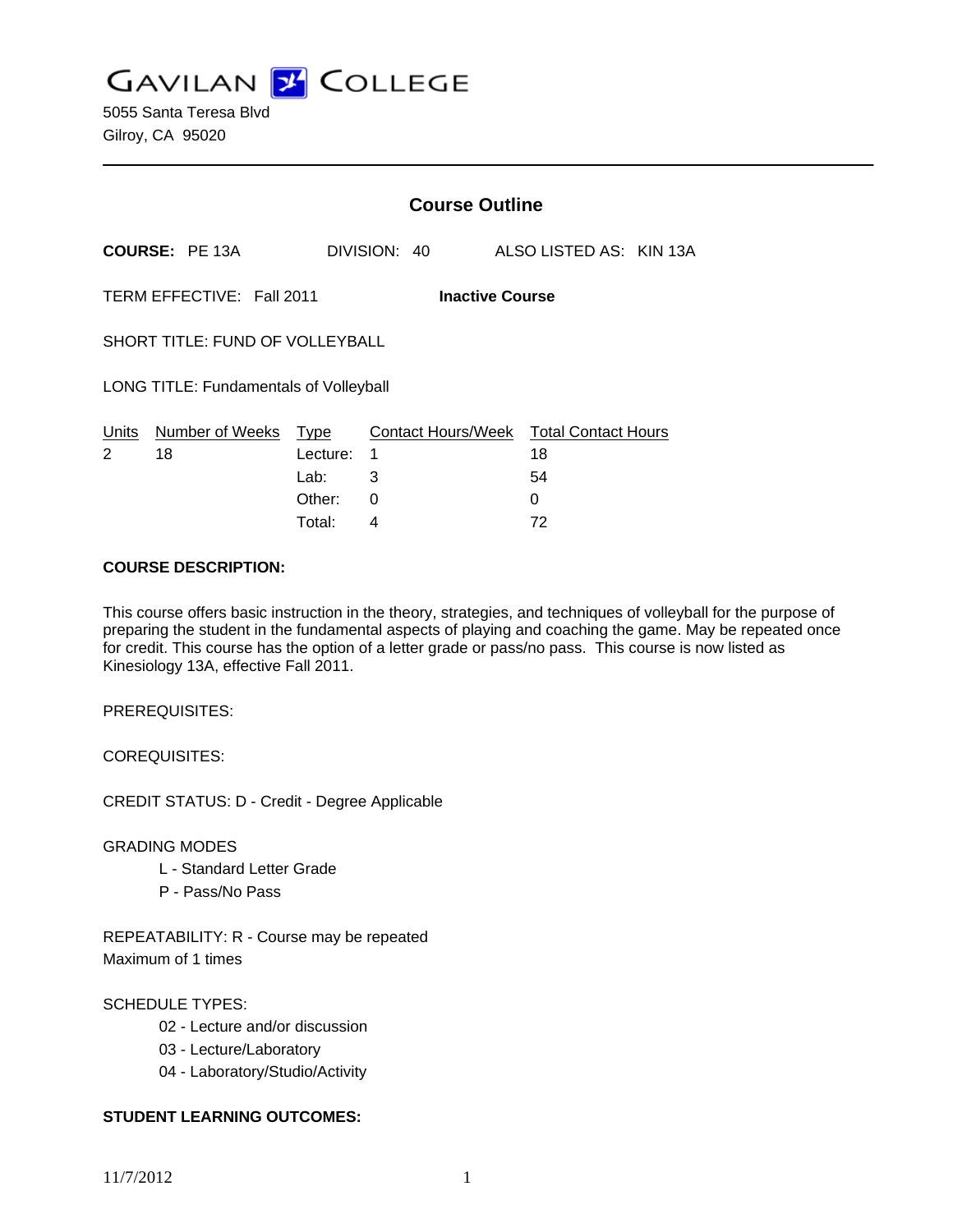1. The student will identify and describe equipment needs, and stretching and conditioning methods specific to volleyball.

Measure: Demonstration, Exam ILO: 7, 2, 1 GE-LO: A1, A2

2. The student will demonstrate the basic fundamentals of passing, hitting, setting, serving, and defense. Measure: Performance

ILO: 7 GE-LO: E1

3. The student will recognize various offensive and defensive situations common to volleyball and react accordingly.

Measure: Performance, Observation ILO: 7, 2, 1 GE-LO: A1,A2, E1

4. The student will explain the rules, basic strategies, and basic offensive and defensive theories. Measure: Quizes, Demonstration

ILO: 2, 7, 1 GE-LO: A1,A2

# **CONTENT, STUDENT PERFORMANCE OBJECTIVES, OUT-OF-CLASS ASSIGNMENTS**

Inactive Course: 11/08/2010

This course is now listed as Kinesiology 13A, effective Fall 2011.

Curriculum Approval Date: 02/22/2010

20 Hours

Introduction and discussion of course syllabus and grading procedures. Equipment needs, conditioning, and stretching specific to volleyball will be presented. Presentation on the fundamentals of passing and setting; including the stance, footwork and mechanics involved in each skill. Basic serving fundamentals will be introduced. Lecture, discussion, video, and guided practice in the fundamental techniques of the float serve and topspin serve will be presented. Introduce serving areas. Students who repeat this class will become more proficient in these basic skills through the repetition of the drills, such as 3 person passing and butterfly passing.

HW: Students will watch a practice and write a description of the passing and setting drills used. Using a video, students will evaluate their serving technique.

SPO: Students will demonstrate the proper use of equipment and stretching and conditioning methods specific to the sport. They will demonstrate and explain the basic fundamentals involved in passing and setting. Basic serving techniques will be demonstrated by the students.

16 Hours

Presentation on the fundamental mechanics involved in hitting, including the approach, arm swing, follow through, and wrist snap will be introduced. Lectures, demonstrations, video, live games, and guided practices will be utilized. General defense, including defensive position, movement, and team philosophy will be discussed. Introduction to team defense, including 3 person defense, 5 person defense, and defensive schemes. Situations, philosophies, and strategies involved in various team defenses will be discussed. Students who repeat this class will become more proficient in hitting the ball through repetition of the drills in this course. They will become more skilled defenders through repetition and practice.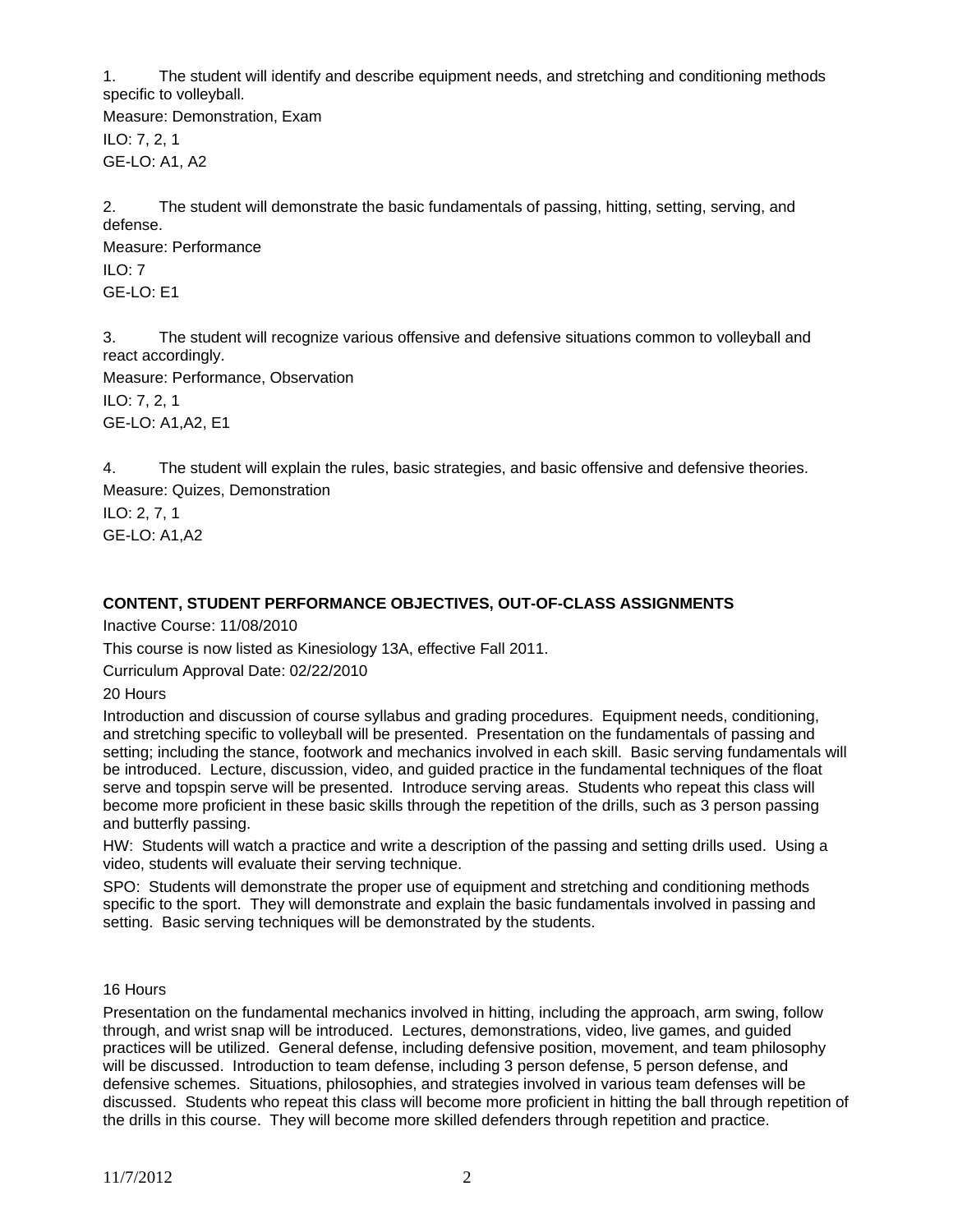HW: Students will attend a match and analyze hitting techniques. They will make a list of the fundamental hitting techniques observed which will be discussed in class. Students will watch a match (either live or on video) and share observations of defensive techniques with fellow classmates. They will watch a collegiate level match and chart what defense in being used and how successful or unsuccessful it is. Students will also note what adjustments are or are not being made and how this affects the match outcome.

SPO: Students will be able to analyze the various techniques involved in executing a spike. They will be able to explain and demonstrate general defensive techniques. Students will perform various defenses in drill and scrimmage situations. Students who repeat this class will also be able to explain the different defenses.

#### 12 Hours

Demonstration and practice of the different sets to hit; such as a 5 (high backset), 4 (high outside), 3 (shoot to middle), 2 (high middle), and 1 (quick middle). Introduction of serve receive rotation. Students who repeat this course will become more proficient in executing the above skills through repeated practice. HW: Students will watch and evaluate players in a match situation, analyzing the effectiveness or failures of various sets. They will chart the various serve receive rotations and be able to explain them to their fellow class members.

SPO: Students will be able to demonstrate different sets in practice and game situations. They will demonstrate serve receive rotations in practical game situations. Students who repeat this course will be able to explain the serve receive rotations.

### 20 Hours

Lecture, discussion, and testing on the basic rules of the sport of volleyball. A written test on the rules will be included. Interclass play, including tournament play. Semester review. Student skills and their ability to execute offensive and defensive schemes will be evaluated during game play. Student who repeat this class will demonstrate their knowledge of the rules by umpiring/refereeing scrimmages and making the correct calls depending on the violation. They will become more proficient in their skills through supervised practice.

HW: Students will analyze a referee and/or umpire's performance. They will watch a match and write a critique utilizing the information gained in class. They will meet in groups to review for the written and practical final.

SPO: Students will participate in a written exam on the rules of play. They will demonstrate their skills, offensive and defensive positioning, and the rules of the game through interclass play and by umpiring/refereeing.

2 Hours Final.

## **METHODS OF INSTRUCTION:**

Lecture, demonstration, guided practice, video-analysis and interpretation, group discussion.

## **METHODS OF EVALUATION:**

CATEGORY 1 - The types of writing assignments required: Percent range of total grade: 10 % to 20 %

Written Homework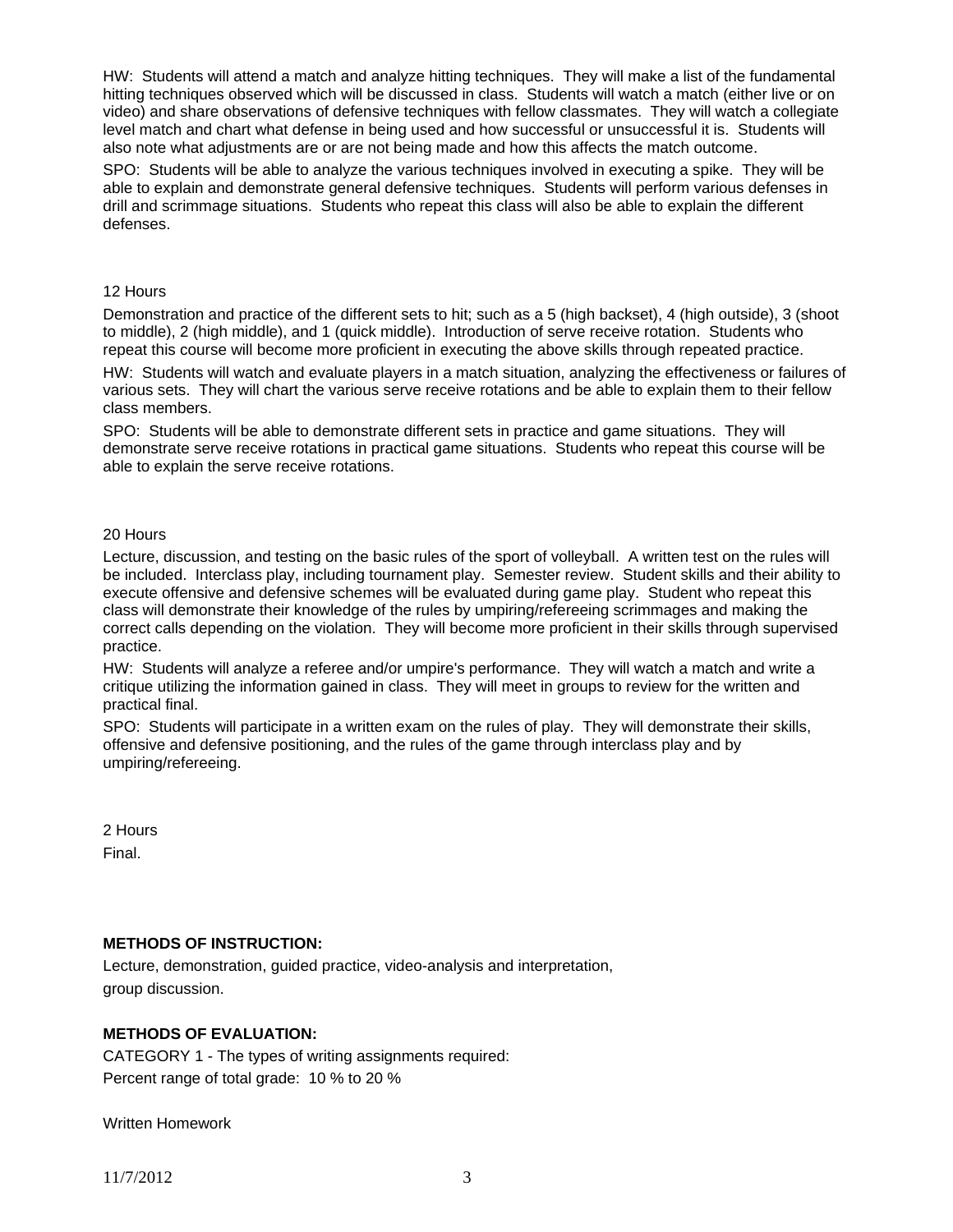If this is a degree applicable course, but substantial writing assignments are not appropriate, indicate reason:

Course primarily involves skill demonstration or problem solving

CATEGORY 2 -The problem-solving assignments required: Percent range of total grade: 0 %

CATEGORY 3 -The types of skill demonstrations required: Percent range of total grade: 30 % to 50 %

Performance Exams

CATEGORY 4 - The types of objective examinations used in the course: Percent range of total grade: 10 % to 20 %

Multiple Choice

True/False

Matching Items

Completion

CATEGORY 5 - Any other methods of evaluation: Percent range of total grade: 20 % to 40 %

Course requires participation.

## **REPRESENTATIVE TEXTBOOKS:**

## **ARTICULATION and CERTIFICATE INFORMATION**

 Associate Degree: GAV E1, effective 200630 CSU GE: CSU E1, effective 200630 IGETC: CSU TRANSFER: Transferable CSU, effective 200630 UC TRANSFER: Transferable UC, effective 200630

**SUPPLEMENTAL DATA:** 

Basic Skills: N

11/7/2012 4